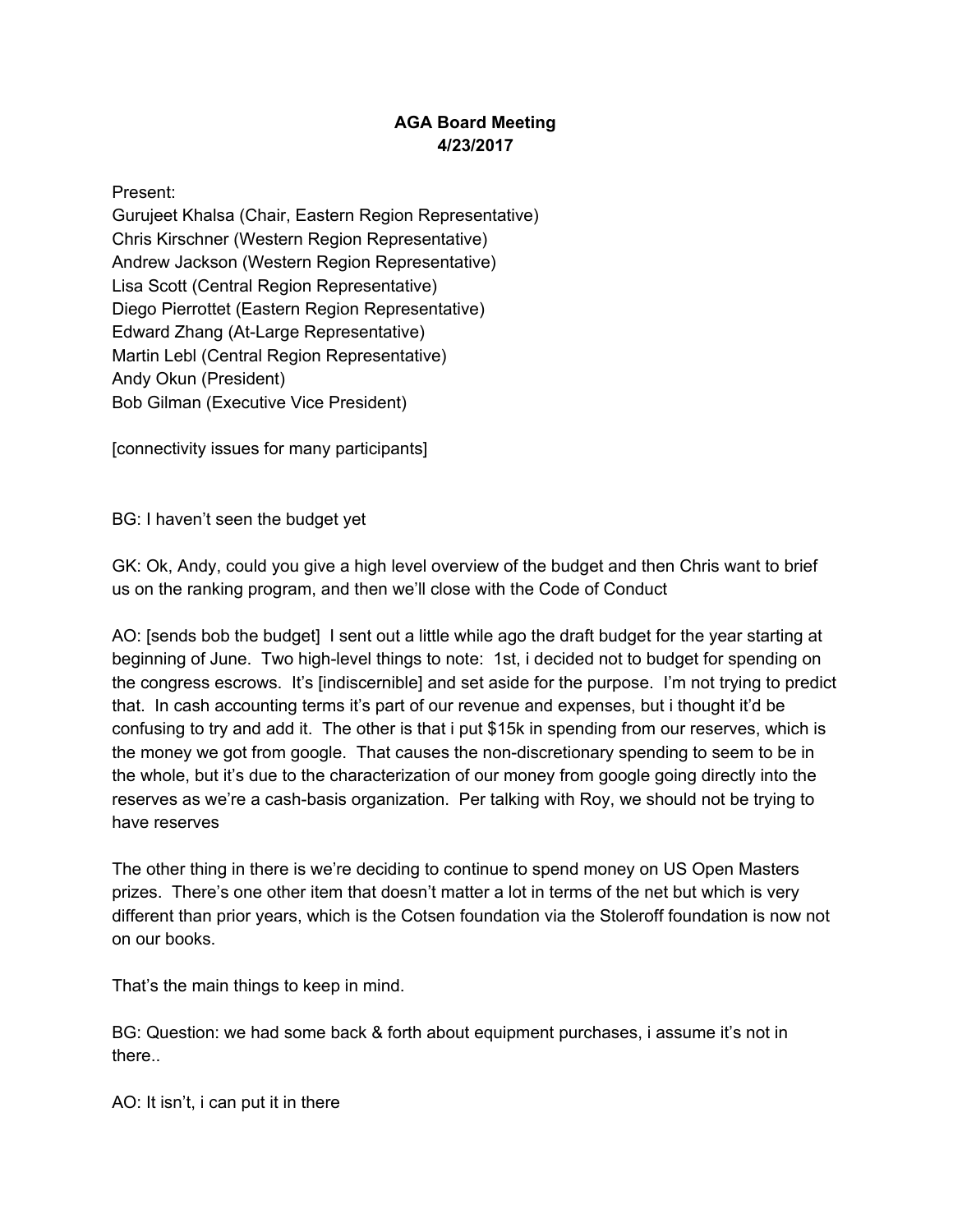BG: would it make a big difference?

AO: if i recall our conversation correctly than the scale we're discussing it is not a big deal

Another thing is our scope on the spending for chapter rewards. We don't have a large uptake on our chapter rewards.

CK: We need to keep that as a potential expected expense, i.e. carry it as a liability

GK: other questions comments?

AJ: I haven't had a chance to look at it yet. CK: Same

GK: Ok, it's out there to study, send andy your questions and copy everyone. Other presidents report items?

AO: nothing at this time

GK: Chris, comments on the rank certification:

CK: Sent it out, got some comments mostly favorable. One major question was the starting point: 2010. We could move that up if we wanted and it would probably not make a huge difference, only a ten percent [unintelligible]

AJ: There are major unanswered questions here: what is this doing? What algorithm is there? What is it doing? When we talk about a ten percent change, ten percent of what? It's hard for me to assess what this is doing when there is no documentation as to its intended function. I have strong reservations about the deployment plan and the plan for creating a new position: ranking coordinator -- for whom we have a committed volunteer for only one year. What is the plan for after one year?

AO: Some of this was discussed at a board meeting before you were on the board

AJ: That may be true, but there needs to be a lot more documentation. I made my initial assessment on what i could see but it seems that the algorithm has gone far beyond an easily explained summary of what it is doing.

**CK: Jon responded to your email and I thought he answered a lot of your questions.**

**AJ: He answered some of them, but none about the actual algorithm. There are also issues of who will own the copyright.**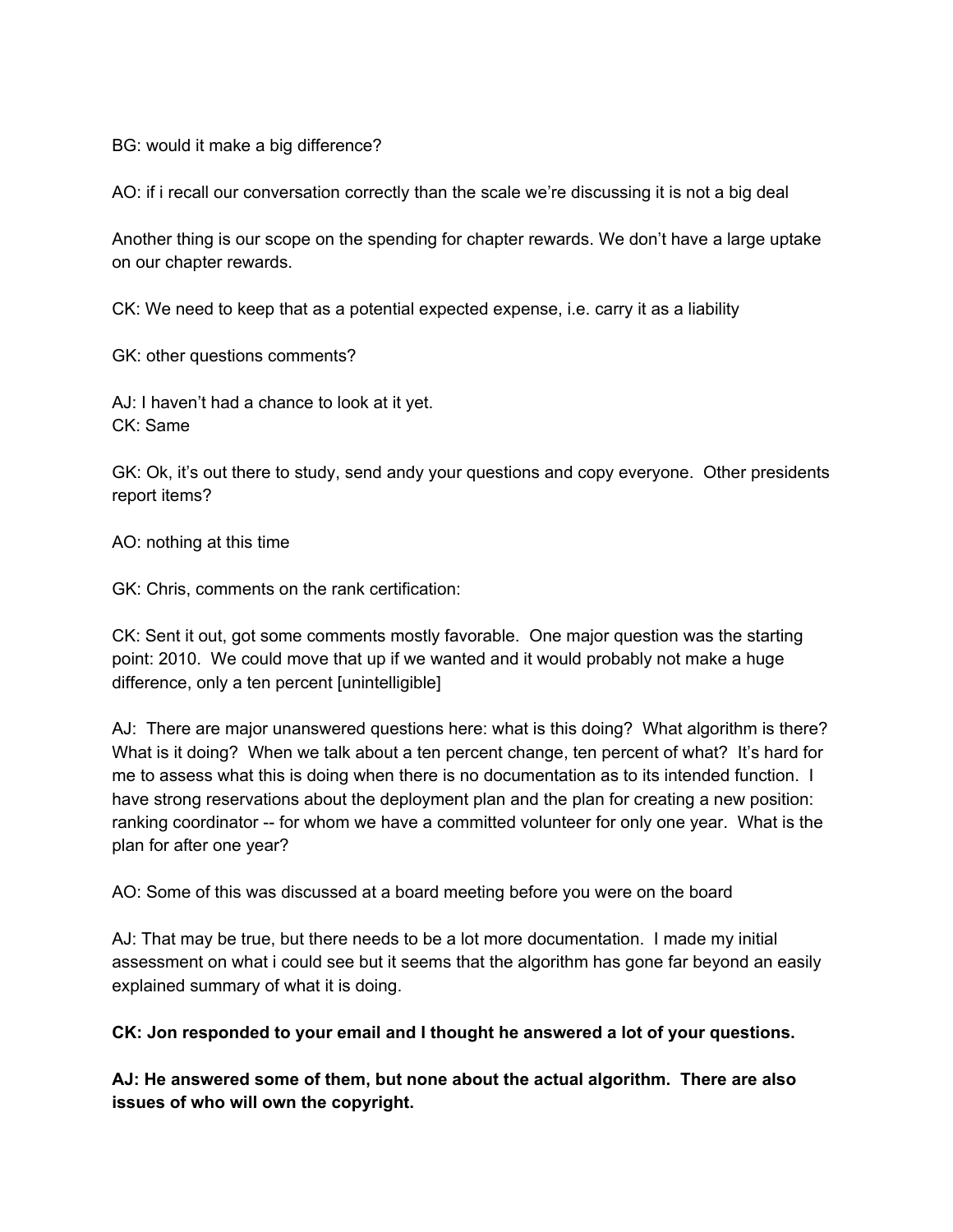### **CK: This may be something that we should discuss with Jon present.**

# **CK: There's a lot of detail in this information exchange, and a board meeting may not be the right forum for it.**

GK: The algorithm based on the top three in your bracket. I liked this because it was clear

CK: Yes, it was clear.

GK: We need something that people can relate to or understand, and I thought we were getting there, but have we now, in tweaking this, gotten it to something that the average person won't really understand. Is this something that the average person can understand?

CK: Short answer, no. This is based on the rating system, which has the same problem. You basically need a math degree to understand the rating algorithm, and these two systems need to be intimately related.

It analyzes successive series of 6 games, looks at the ratings of the players involved, analyzes the probable outcomes, and if your performance is in the middle of the rank you're looking for, you get that rank because you're likely to stay there.

GK: I'm assuming on good faith the statistical validity, but it feels like we've gotten away from the simplicity we're striving for. We have a rating system that people complained about because they don't understand it, and we might have a second system here that will receive complaints because they don't understand

CK: i don't have a good answer for that, this system is based on the existing rating system

AJ: About a year ago, I presented to the board a proposal to address a lot of the issues that the rating system has. The board suggested forming an independent committee that would look at these results. Does Jon's new system make it easier to address these issues? For example, evaluating sigma changes in the context of these rankings?

CK: This may be over my head. Jon and I have both looked at the issues that you bring up and agree 100% that these issues need to be addressed. People with a low sigma are penalized when it comes to advancement.

AJ: The sigma parameter was not created scientifically, it was a best guess estimate from a very different group of data 20 years ago.

CK: The ranking system is not exempt from the rating system. The ranking system will fit comfortably into a revised rating system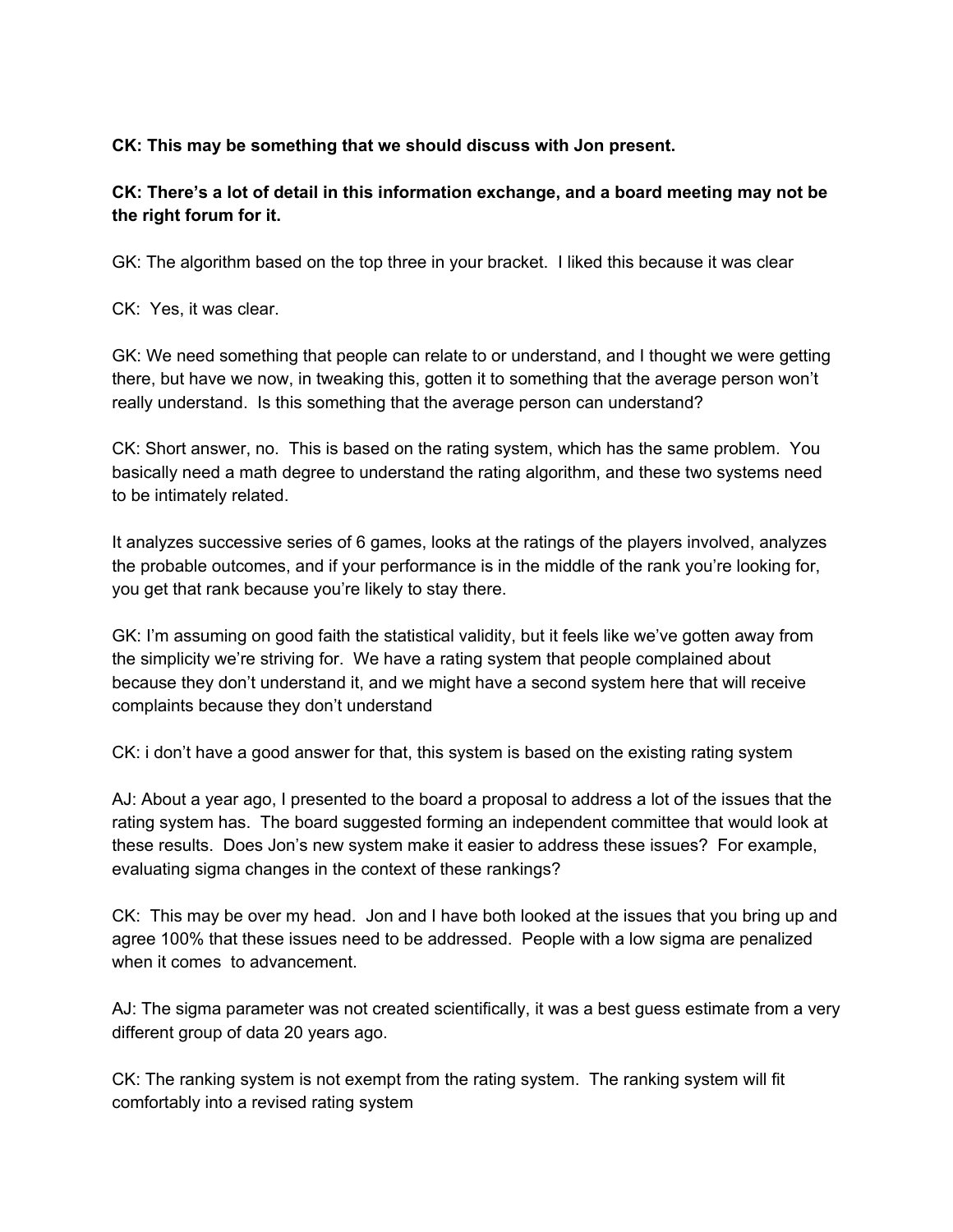GK: For me the comment is that I thought we'd started down this path looking for a second algorithm that would be comprehensible, but this seems to have gone away from that.

CK: Let me come back to where we began, which is that we are perfectly ready to look at any algorithm provided to us, and evaluate that. Jon believes that he can program a simple algorithm in with little difficulty.

AJ: Can we see the white papers that Jon mentioned?

### CK: no problem

AO: Can i interject? Can we stay focused on what particular exercise this program is about. This is about giving us a confidence for sending our members something that says "congratulations, you're a 2-dan". My own preference would be to hand them out like candy. I was not successful in making that argument and maybe i shouldn't've been. As the board has made plain, this needed to be more rigorous than that. What we have looked for after that is reasons why it is acceptable to give someone a promotion for what is an honorary rank. Your rating goes down, your rank does not. This algorithm, that we discussed -- i think in some depth, right when Jon was starting this project? -- is, it seems to be, a plausible way of doing that. It does not, as Chris says, address

AJ: Can I jump in? That drives at my main comment of what was presented so far. What we have is an excellent technical solution, but no plan for how this fits into the creation of those certificates. Would the ranking program be administered by the ranking coordinator, who would use it to issue certificates? Would it be visible via a page on usgo.org? This is a crystallization of the mathematics, but has no answers into how we'll actually be putting those certificates into members hands. Who will do it? How will they use it? Will it be visible to our members? If not, we have no need to try and explain the UI or the drop in rank...

LS: The impression I've been left with from the last 5 years or so is that, although it would of course be based on an algorithm, you would essentially get a rank certificate if you've held your rank for a year (having been active for that year). We seem to have gone very far away from that idea with this new algorithm

EZ: The part about distribution could be addressed with an online order form similar to the kinds of services that already exist. I ordered some posters for my office and their charges are very reasonable. My second point is that we have a few new board members and there are certainly some projects covered. I suggest we consider using a google drive to provide a central location for these long-running projects documentation so that future board members can review.

BG: Whatever we finally decide to do, i think it's important that full documentation be put together that can be accessed and maintained, which relates both to the inner workings of the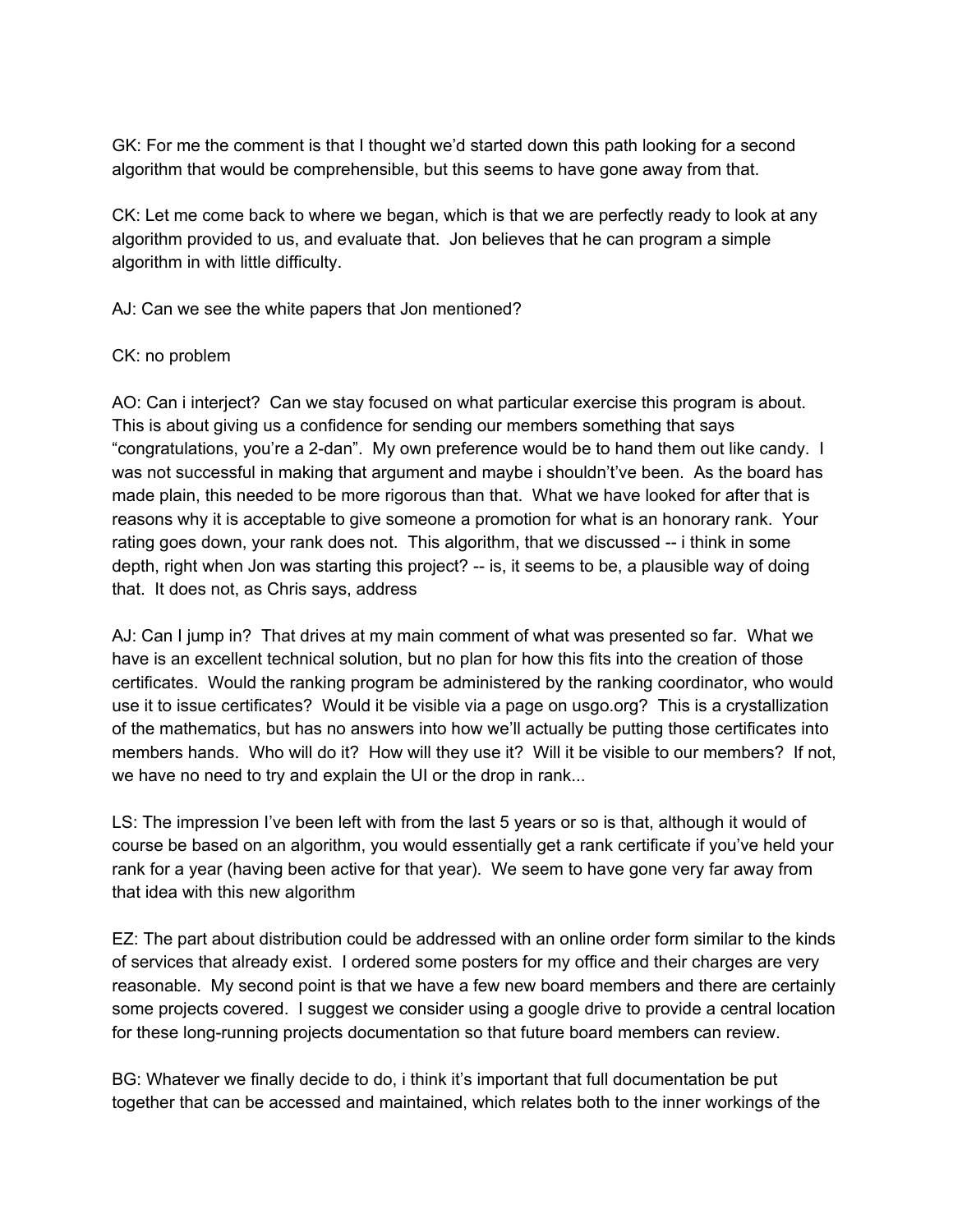calculations and also to the mechanics of sending out certificates on the other. It's my feeling in general that our documentation of what we do is dispersed to a degree that makes it difficult to follow what actually transpired down the line.

GK: what do you suggest next steps, CK?

CK: That we terminate this discussion. Every comment that has been made was requested by e-mail a few weeks ago, and this is not an appropriate spot. When it is asked and the questionee is not given access to the floor for five minutes it is not a productive conversation. He has made distribution modules and they'll be a part of the package

GK: I would like to hear about the distribution. It was asked and it is a legitimate question.

CK: he has written a module that does that. Is that not a sufficient answer.

AJ: That answer is not sufficient because we have no idea what it does. What we were shown was our previous games with a new set of numbers, but we have no idea what the rest of the system is supposed to do -- who will see these? How do we communicate this system to the membership? There is a 'distribution module' that was not seen or demonstrated.

There is a module that does distribution of certificates. Is it automatic, does it use a distribution company? Who uses it?

CK: The module will distribute on an automated basis.

GK: I agree we should move on. There is a request for knowing how it would be distributed. There were requests from myself and Lisa for something more explainable.

AJ: Again, i am highly encouraging and very impressed by the work seen so far, but i have trouble without more context around how this is going to integrate with our existing organizations processes.

GK: Next we would like to talk about the Code of Conduct and the documents distributed by Lisa and Chris. It might good if one or both of you would summarize the changes of direction from what we discussed earlier.

CK: Lisa started this and wrote the original document (along with Karoline and Susanna). I supplemented it. We are both interested in seeing this implemented at this go congress. I have done some searching for training we can obtain at the go congress for a reasonable cost, so that we have leaders who are well-educated as to how to support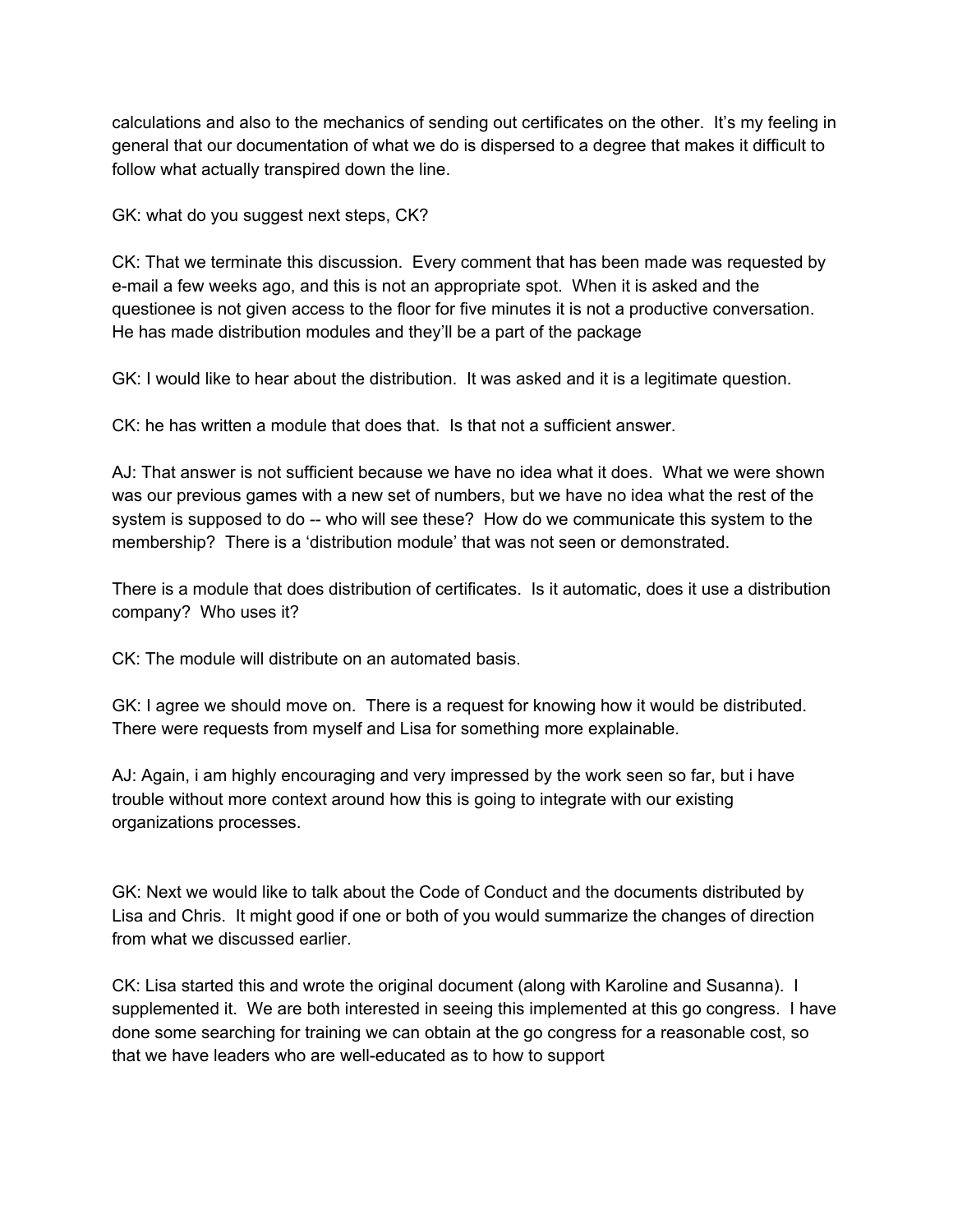LS: there were changes made according to the feedback we recieved. It no longer conflicts with the tournament regulations (it didn't before, but it's clearer now). Some things were changed, some things were moved from the consequences to the documents that Chris has been putting together. However, this still addresses the main issues of conduct that occur at the Congress are addressed.

GK: Let's open this up Questions or comments?

AJ: I think it looks great.

GK: I still have some of the same reservations i have before, i'll restate them: one is a technicality: I'm still not clear from the definition in there and i read back down into the appendix on 'AGA sponsored events' about what they mean…

LS: this is defined in the tournament regulations specifically, e.g. the pro tournament or any tournament put on specifically by the AGA.

AO: Resolving the hesitation I have is not to change what is, but to address what isn't

LS: I think that that is already there, but if it's not we should make sure that it is. This is only in obligatory effect for AGA sponsored, run events, but we encourage them to use it if they would like to.

AO: Great, if we have a line like that i think it will clarify the question that people will have.

CK: Chapters can use it if they want. I think that's fine as far it goes, but when they choose to use it they need to know we're involved [e.g. in enforcement]

ML: Somehow they would need to be able to talk to the AGA leadership to get these processes started.

AO: Is that a business we want to be in?

KL: That's the question.

BG: The code has an enforcement part, and it needs to be clear whether the AGA Code of Conduct, if they chapter chooses to use

CK: That's the question, especially since we have had an instance where we have received a request along these lines. I would suggest that we be able to handle requests from everyone.

## **LS: True for chapters and members**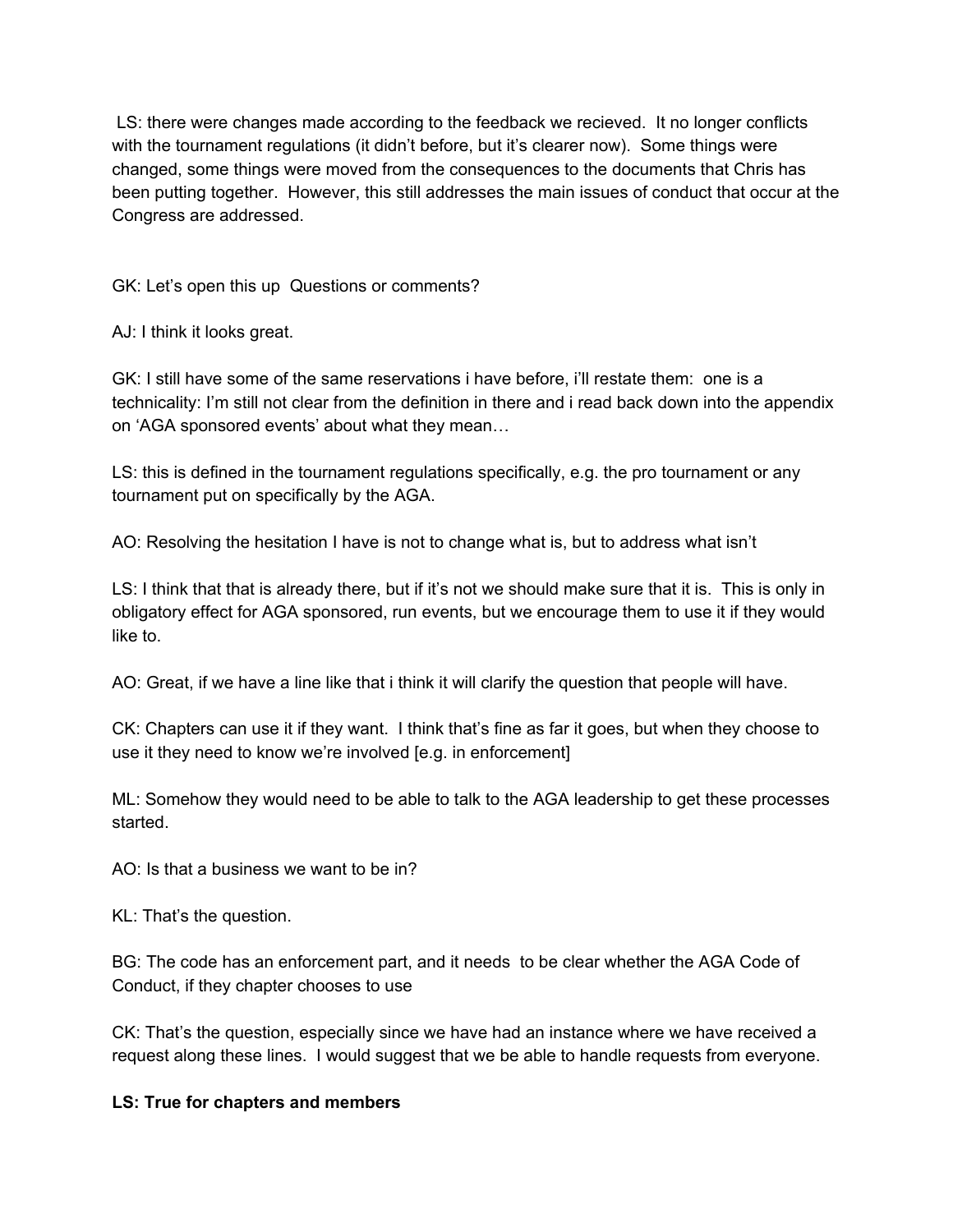### **BG: If they adopt, they need to understand they re adopting the consequences**

# **LS: True. The code is pretty short and consequences are an integral part of that, but we should make it clear**

GK: Working for a giant corporation that takes this seriously, There are good things in there about training and advice, but my sense is that we haven't developed the muscle for this yet.

LS: I actually do think we have most of this.

GK: Let me finish. The difference between the committee of 5-9 people and where I work is that where I work, people can get fired if they don't maintain privacy (examples).

We have a lot of trouble getting 5-9 trained volunteers to show up consistently, let alone what we would do if they violated privacy...

CK: The policy and procedure document is trying to address exactly that. We do not need to do it at the level of a large company, but we do need to address the privacy concerns and get the training.

ML: How do we select these people? Getting people who want to enforce this, I'm not super excited about.

LS: there are already 5-9 people [lists]. These aren't people who are like yes, i want to bring the hammer down, it's about wanting to make sure that everyone is in a safe and comfortable environment, and that people feel like they can be safe and comfortable and want to come back.

DP: My concerns are still there. These seem to be cosmetic changes. To actually implement this document, you'd have to have people know what these codes are. It may appear trivial but i think the way it's formatted is counterproductive -- can anyone say without looking what the ten commandments here are?

CK: sorry, what's counterproductive?

DP: the way it's written out right now, there are very specific conducts right now that are or aren't prioritized. Maybe minor or different conducts might not be able to be brought up here…

LS: can you clarify with an example? Is there a part of this where you think implementing it, some part of the code that is particularly opaque? That would be helpful

DP: Well, i submitted all my comments already and it seems like they weren't considered. What we have now is pretty much what we started with.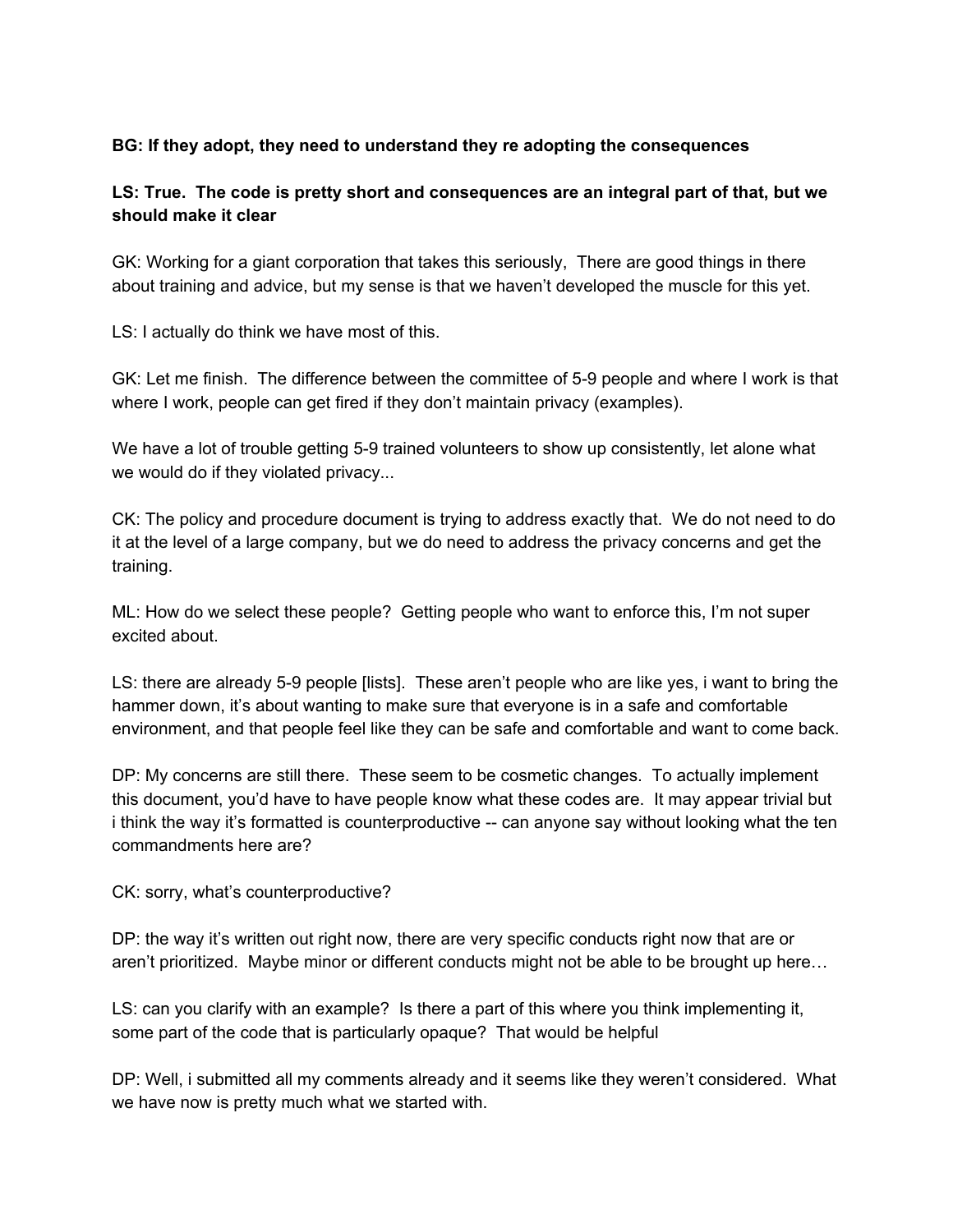GK: I did have the comment the first time… i dont' know the whole history, but it seemed like we were starting at the point of sexual harassment issues that actually grew into conduct, but actually seemed to trivialize the larger issues by lumping it in with kibitzing, etc.

LS: i'd like to disagree with you

GK: … it feels like it goes too far, too deep, like someone could get a written report for kibitzing on a casual game…

LS: that's why the first level is a verbal warning. This is a real problem, having people walk up and butt in can make our events an uncomfortable environment for a lot of people.

CK: [unintelligible] The issues we're dealing with here have the same difficulties of clarification. Everything gets done by the judgement of a … The verbal warnings don't get publicly documented, at all, and even the written warnings remain confidential.

[I'm losing a lot of what he's saying here.]

The inability to define a lot of these things appears on every level.

GK: I think we're overdefining some things that almost to me trivilize soome of the really big things we're trying to deal.

LS: Can you give an example? [he did, kibitzing on casul's]

GK: Two teenagers making a lot of noise, you ask them to be quiet and they don't … I think we're going too far in having official warnings for that

This feels more like policing than it does in ensuring there's a warm & comfortable environment.

CK: I think we can work on that

GK: I think for enforcement our organization really needs to develop the capacities to e.g. build a secure system, train volunteers, keep things private, etc. But we don't really have that today, we don't have paid staff who would face any consequences if they revealed confidentiality, etc.

AO: Indeed, but we have to build it up anyway if we're going to have this.

GK: I would say let's first start with stating what we expect of people. We've never stated that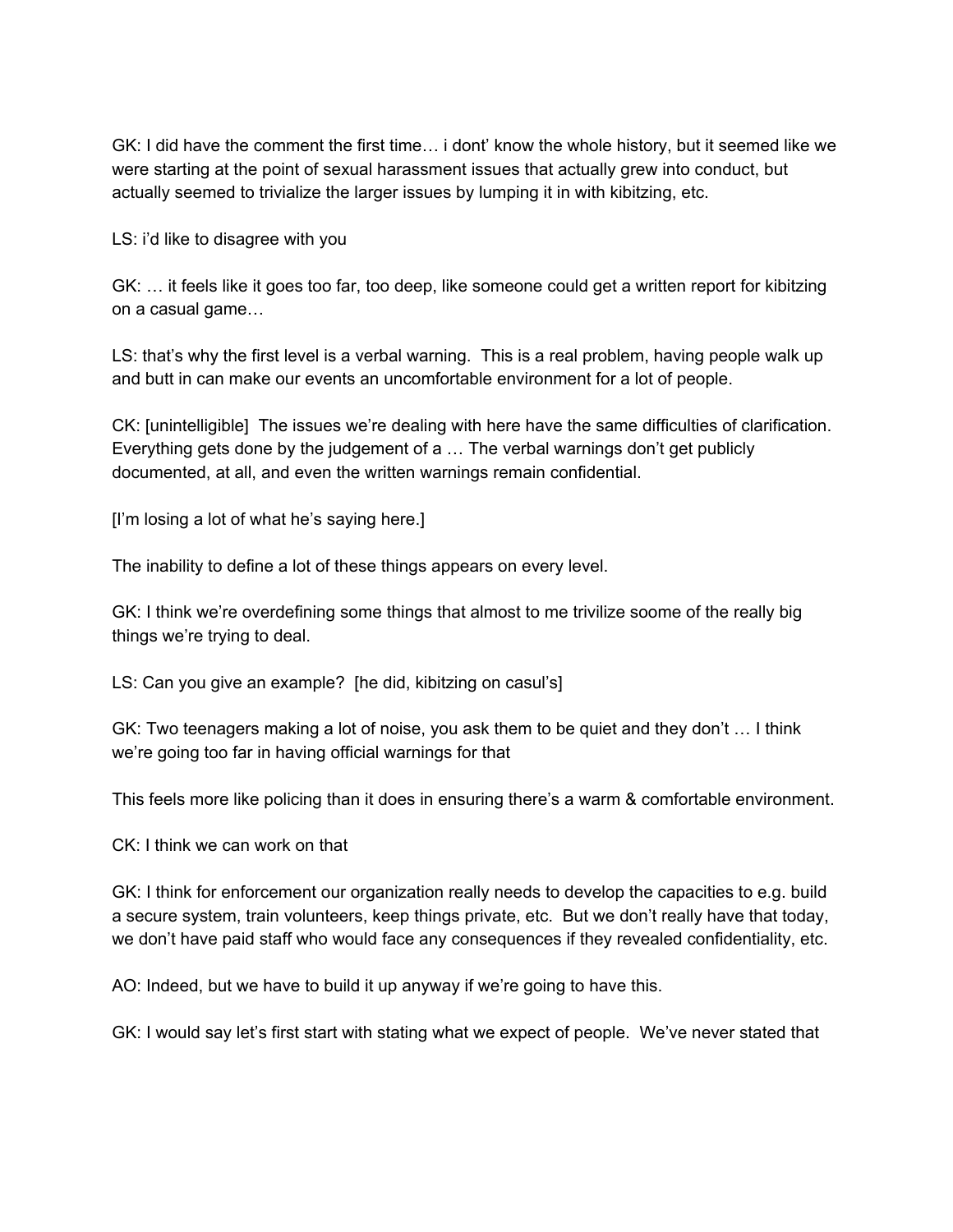AO: True, we've never stated it like this, only in the context of the tournament games. The point that's been made is that if you have the code, you have to get into building up that process. Is there something specific about the process document that you're concerned about?

GK: I don't think that we're in a position to be able to make the statements that we're making about the Code by the Congress. We're not at that point, and we need to get there.

AJ: I think Gurujeet's point about the capacities and limitations of our organization are well taken. It's hard to mandate the norms without punishment. But what if we did – what if we just listed the code and not the consequences. **Then we haven't fenced ourselves in …**

# **LS: Expectations, implement 2018 [sounds good-ish to me? dunno]**

GK: go further than that, say this is our expectations of people who come, make it a positive statement. Say the president, the AGA, reserves the right to exclude, ban people at their discretion but leave it vague enough for people to know there can be consequences…

LS: That sounds way thornier, authoritarian.

GK: Just let people know that there can be consequences.

AO: I would take the position that someone running these events, or me if I'm there, inherently has the right to do some enforcement. This is only within the bounds of our activities – whether someone can participate or not. Not having a process laid out means that people could feel aggrieved, but we are also not constrained to something published. Let's say we have a committee of 3 people, could they decide? I think they could.

AJ: ...constrained to something that we can't live up to...

AO: Say our committee only has 3 people, could they eject someone? I would think so…

EZ: This is Edward, can i make a quick comment? Maybe it is not appropriate in this situation… but i think perhaps the chess people have faced this issue many years before, they might have something setup and we could use their resources and manpower. I.e., a third-party service that we could use, rely on their independence, etc.

CK: I have a comment at this point. We are now in the details of how and whether or not we have the capacity to do this. Thsi is really administrative, not board. Putting a program like this in place is non-trivial. I think the president can say we don't have it and it can throw off the whole deal. We could also ask the president to put together something more detailed to be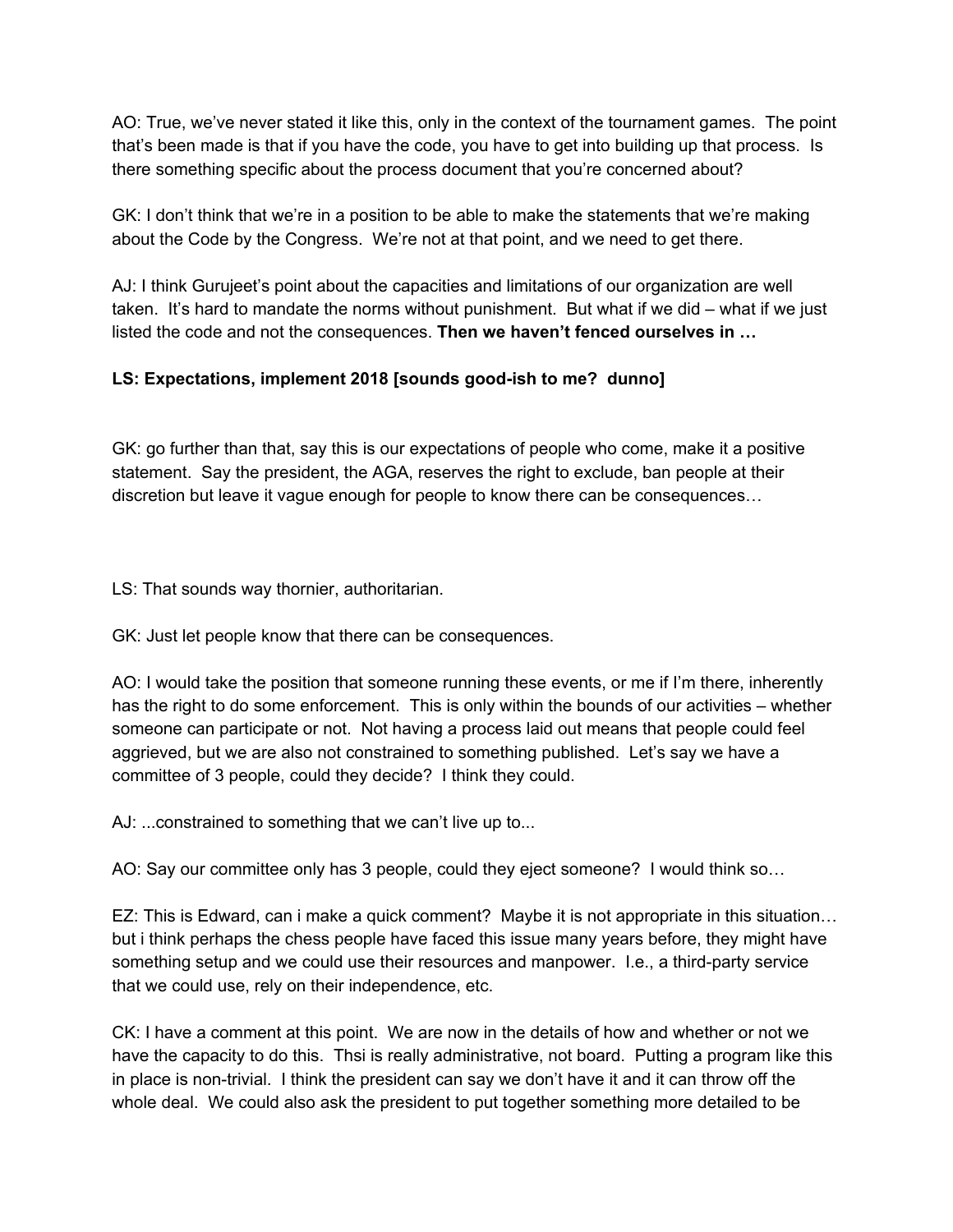presented at the next board meeting. If the administration feels that it has the training it takes to implement, etc., then we can go forward with it.

GK: i would modify that -- i think what andrew was suggesting and lisa's response, it sounds like there's general agreement that we can go ahead with establishing the code of conduct and getting that out to our members. And we should continue pursuing this piece as well, and there's agreement that we can and should do that.

LS: Can we move to instruct the president to move forward in publishing a code of conduct with the consequences unspecified?

BG: I think we can go ahead and say that we have a code of conduct that defines expectations and the enforcement piece is not defined yet, but i disagree that the enforcement is strictly administrative. I would also suggest that the privacy of the enforcement part is critical.

CK: Yes, but the development of the policy should be handed over to the administration since the Board as a Board does not seem to work between board meetings.

GK: I would like to have the board agree on the language for the code of conduct.

AJ: Gurujeet, can you take control of making this happen before the next board meeting?

BG: Needs to happen quickly

AJ: Don't we need to at least allude to consequences according to the best judgement of some senior officer of the AGA?

LS: if folks are at a computer we can certainly all look at the current language and approve it right now.

AJ: Ok, so can we agree on it? GK, can you agree to get everyone to agree?

LS: do we have a majority? Can i get a straw poll?

AJ: i'm very comfortable with this list, even more so if the consequences are less defined and more left to the judgement of the senior officers.

CK: some recording mechanism is required to let our members appreciate our seriousness, without it, our membership will not receive it well.

GK: I disagree. We have not set these expectations and setting them for the first time is the platform on which we build.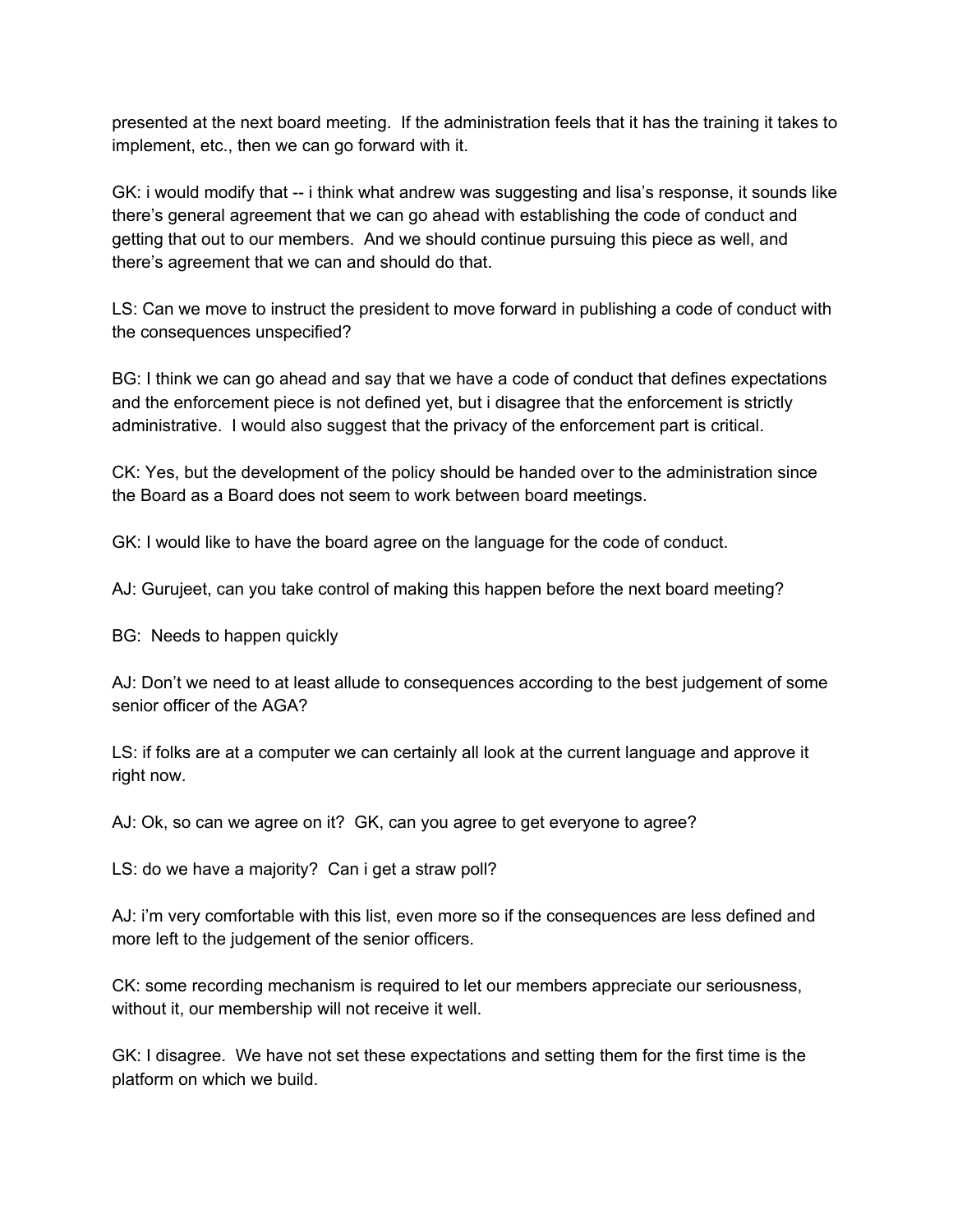LS: others we haven't heard from? Martin?

ML: I would agree that we are lumping some minor violations with very serious ones. Putting them on the same level with bringing food & drink where they're not allowed seems like they shouldn't really be in the same document as sexual harassment, denigrating people by race, stuff where we really have to take a hard line. We don't need reporting procedures for food & drink but we really need it for serious stuff…

LS: Great, it says 'attendees must follow all posted rules, including but not limited to food and drink' we can take away the 'included but not limited to' part and just make it clear that they should follow the posted rules of our environment. [makes changes]

AO: You make reference to the tournament regulations, perhaps #9 isn't necessary?

LS: i thought we wanted that, so i added it in.

CK: I would like to make a motion. I would like the board to be involved in editing these documents over the next 2-3 weeks and the results of that editing be presented at the next meeting, up or down. Doing this in a board document is not acceptable

LS: I'm worried it won't actually happen.

GK: we've given feedback, can you just turn it around and get it back to us?

LS: i'm not clear what i was expected to do… [details] other than excerpt these two pages. Are there more concrete instructions?

GK: ok, then excerpt those two pages and send it out for comments w/in the next few weeks. People have three weeks to do it. Make your edits, we'll have a limited amount of time in the next few weeks.

LS: i'll send this out by 8:30. Block out some time to work on it, folks, i'll get it out ASAP. I can't help you before then.

CK: does this include policies and practices?

LS: just the code of conduct and the minor changes discussed above.

CK: i ahve some concern taht we're going to wind up publishing something with nothing behind it. I cannot go on wi9th that it's just not appropriate in my mind.

GK: i've heard several people say this is an appriopriate approach, i haven't heard others say it's inappropriate…